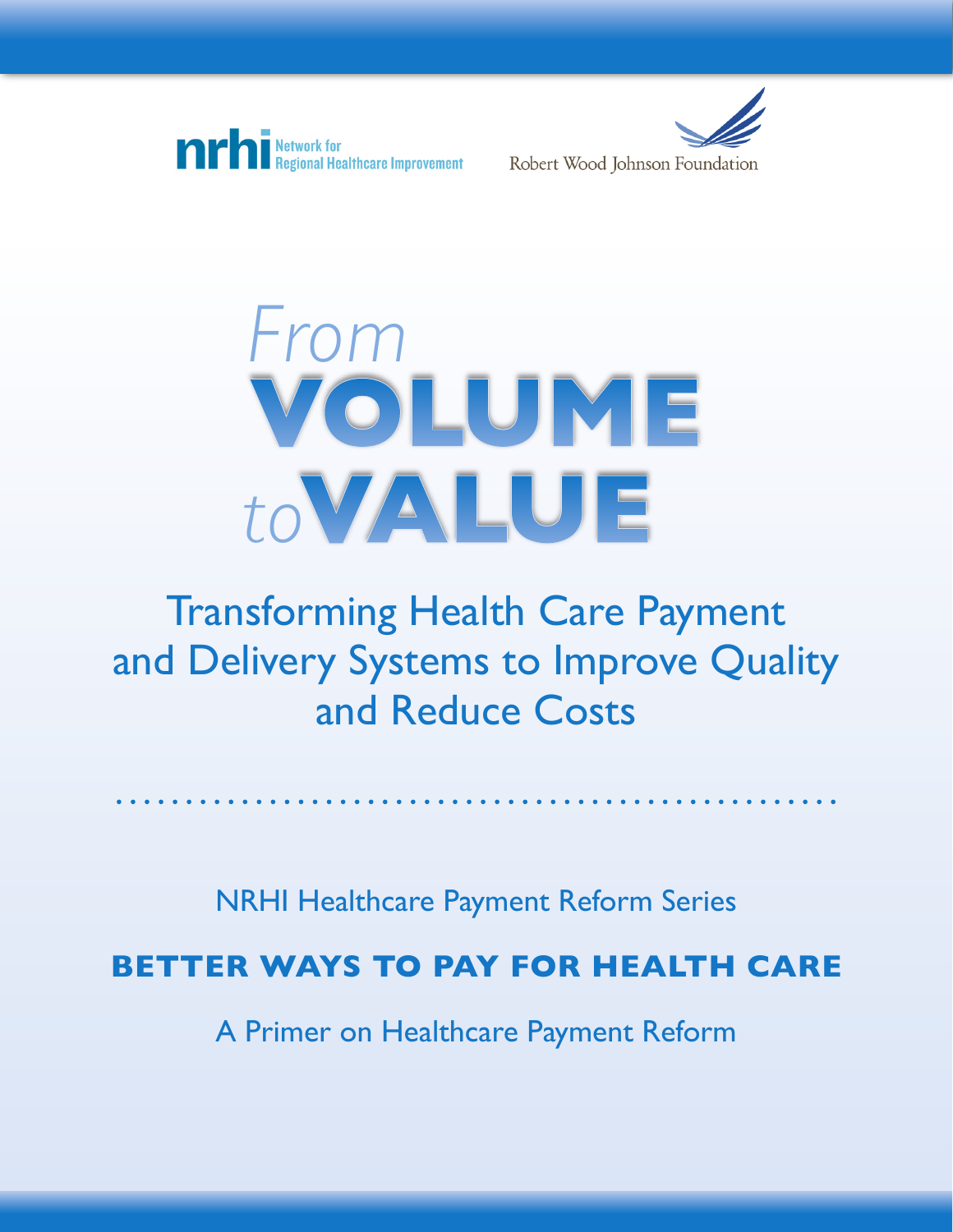# **Introduction: Moving From Volume to Value'**

The serious problems with the quality and cost of today's health care system have been well documented. A major cause of these problems is that current health care payment systems encourage *volume-driven* health care rather than *value-driven* health care. Under current payment systems, physicians, hospitals and other health care providers gain increased revenues and profits by delivering more services to more people, which in turn fuels inflation in health care costs. Research has shown that more services and higher spending do not result in better outcomes; indeed, it is often exactly the opposite.

But what is even more troubling is that current payment systems often financially *penalize* health care providers for providing better quality services. Providers frequently lose revenues and profits if they keep people healthy, reduce errors and complications, and avoid unnecessary care. This not only leads to many of the problems in health care quality that exist today, but impedes efforts to *improve* quality by forcing a tradeoff between a health care provider's financial well-being and the quality of their services.

A variety of pay-for-performance (P4P) programs have been created in an effort to address this problem. However, rather than fixing the underlying disincentives, these programs merely add a new layer of rewards and incentives for quality improvement and cost containment on top of the existing payment systems. While well intended, there is a growing recognition that most current pay-for-performance initiatives won't by themselves solve the fundamental problems and disincentives that are built into the underlying payment systems. Moreover, pay-for-performance systems may unintentionally result in an overly narrow focus on the specific processes being rewarded, potentially causing providers to lose sight of the true goal—improving patient outcomes.



This paper provides a framework for understanding how current payment systems work and how better payment systems can be designed. It is intended to help purchasers, payers, providers, policy-makers, consumers and civic leaders understand why fundamental payment reforms are needed and to encourage them to support implementation of better payment systems that will help move towards a more value-driven health care system.

Although this paper does not address the issue of the uninsured *per se*, the issues it raises are highly relevant. Since the growing problem of the uninsured is due in substantial part to the rapid escalation of health care costs, using payment reform to control costs and improve quality should help address one of the root causes of inadequate insurance coverage as well as make insurance coverage solutions more affordable.

# **A Framework for Understanding Health Care Payment Systems**

# Focusing on Value, Not Volume.

There is widespread agreement that the health care system today does not provide good value, where "value" is defined as the combination of both quality and cost. A variety of studies have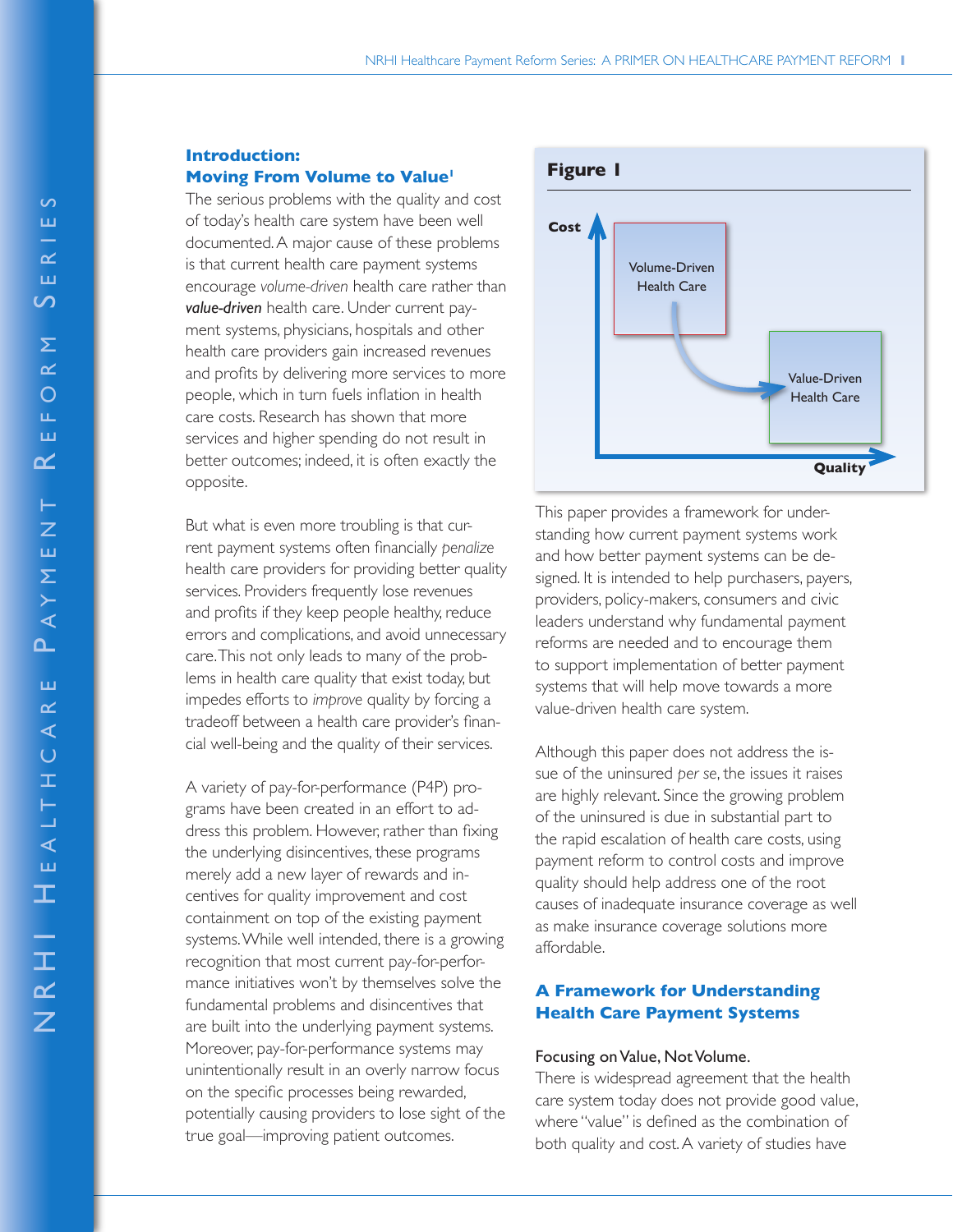demonstrated that there are serious problems with the quality of health care, ranging from failure of many patients to receive services of proven value to unacceptably high rates of medical errors, adverse events, iatrogenic illness, etc. At the same time, the cost of health care has reached unaffordable levels, which is a major cause of high rates of uninsurance across the country. As noted above, health care systems have strong incentives to focus on volume, not value. One of the fundamental impediments to improving value in health care is that efforts to improve quality and reduce cost are often perceived as being at odds with each other:

- Patients often believe that lower cost means lower quality and that efforts to reduce cost will require "rationing" or restrictions on their ability to receive needed care.
- Payers often believe that higher quality means higher cost, and providers often request higher payments to support initiatives to improve the quality of care delivery.

Yet in industries other than health care, consumers routinely reap the benefits of higher value from both improved quality and lower cost. In health care, there are easily identified examples where improvements in both quality and cost are possible. For example:

- Health care-acquired infections and other adverse events. Numerous studies have shown that unnecessarily high rates of preventable adverse events occur within hospitals and other health care settings. In most cases, payers pay more when these events occur, and patients suffer from them, often seriously. Clearly, reducing these adverse events would be a win-win for both quality and cost.
- Hospital admissions and readmissions. Numerous studies have also shown that a large

number of hospitalizations are preventable, particularly among patients who have what are known as "ambulatory sensitive conditions," such as asthma, chronic obstructive pulmonary disease, congestive heart failure, diabetes, etc. In addition, a high proportion of people who are hospitalized are readmitted within 30 days, frequently for the same condition that they were admitted for or for a complication or infection resulting from that initial admission. Payers pay more when these admissions and readmissions occur, and patients suffer from them. So reducing admissions and readmissions represents a potential win-win for both quality and cost.

The problematic incentives in current health care payment systems are increasingly recognized as one of the major barriers to addressing these kinds of problems. Although not all quality and cost problems are caused by payment systems and not all quality and cost problems can be resolved by changes in payment systems, it is clear that in many cases payment reform is at least a necessary element of efforts to increase the value provided by the nation's health care system.

## The Health Care Cost Equation.

Understanding how current health care payment systems work against value requires understanding the factors that drive health care costs. In any economic sector, total expenditures on a good or service are the product of two factors: (1) the quantity of the good or service that is consumed, and (2) the price or cost of the good or service.

Similarly, health care expenditures are a function of two distinct factors: utilization and unit cost/price. As shown in Figure 2, the rate of health care expenditures (i.e., cost) per person will increase if more people have conditions needing care, if the cost of caring for an individual condition increases or both. In the example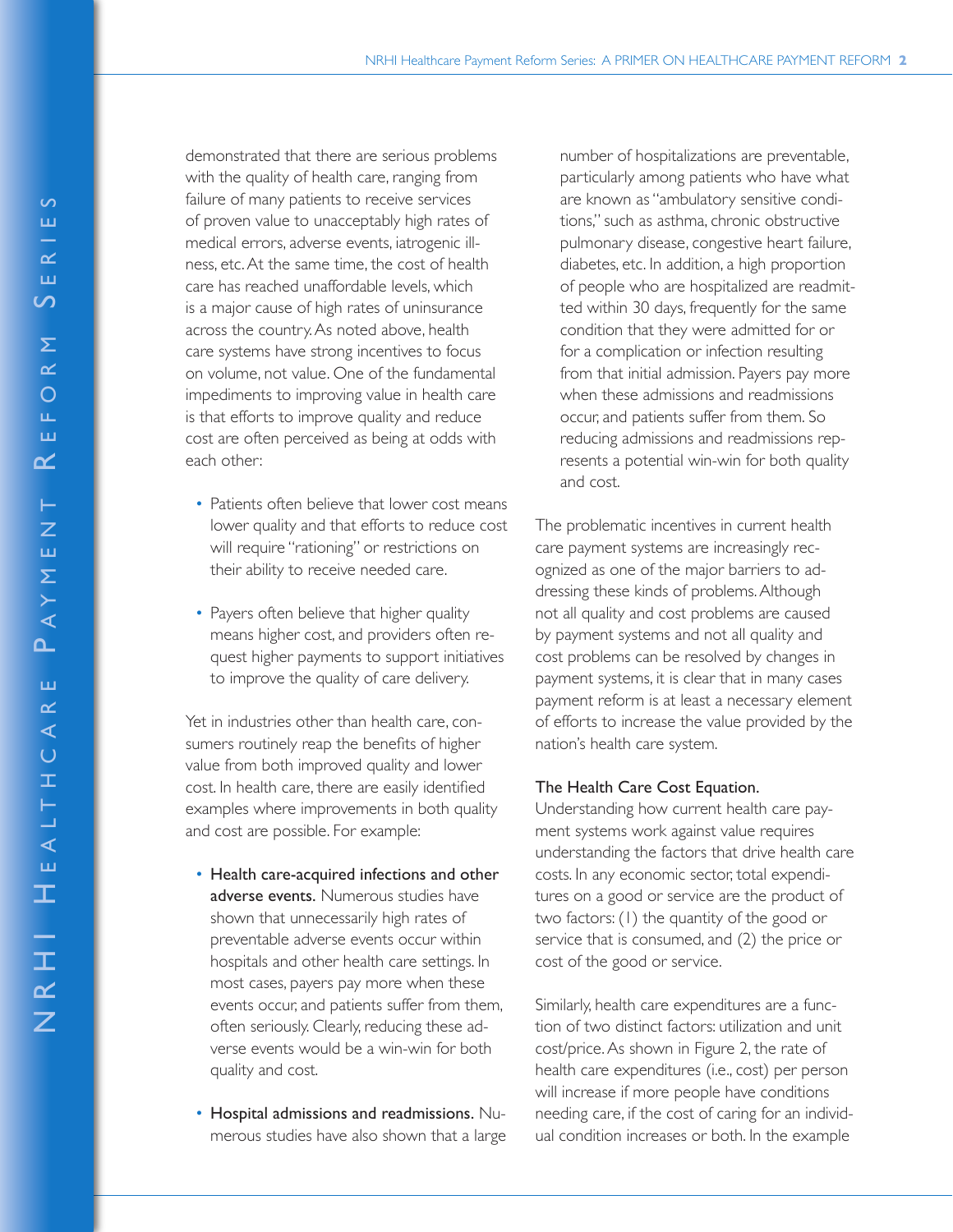

shown, health care expenditures will rise if more people have heart disease, if the cost of treating an individual case of heart disease increases or both.

But this is too simplistic an analysis for understanding health care payment because each of these two factors, particularly "cost per condition," is itself a function of other factors, each of which can be affected differently by different systems of paying for health care.

Figure 3 shows the same equation with a more detailed breakdown of cost per condition. This shows that total cost is driven by the number of "episodes of care" per condition (e.g., How many heart attacks does the person with heart disease have?), how many and what types of health care services they receive in each epi-

sode (e.g., When they have a heart attack, do they get coronary artery bypass graft surgery, a stent, angioplasty or simply medical management?), how many and what types of processes, devices, drugs, etc. are involved in each service (e.g., What type of stent does the heart attack patient receive, what procedures are followed to prevent infections, etc.?), and finally, the costs/ prices of each of those individual processes, devices, drugs, etc.

The "number of conditions per person" is also affected by other factors, some of which can be influenced by the health care system and the patient and some of which cannot, at least with current knowledge and technologies. For example, as shown in Figure 4, the rate at which people develop heart disease can be reduced through improved health care and healthier lifestyles, although it may not be possible to completely eliminate heart disease even with best efforts by both health care providers and patients.

# **The Causes of Health Care Cost Inflation**

To understand the sources of health care cost inflation and the reasons why current payment systems have been unsuccessful in controlling it, one can think of the health

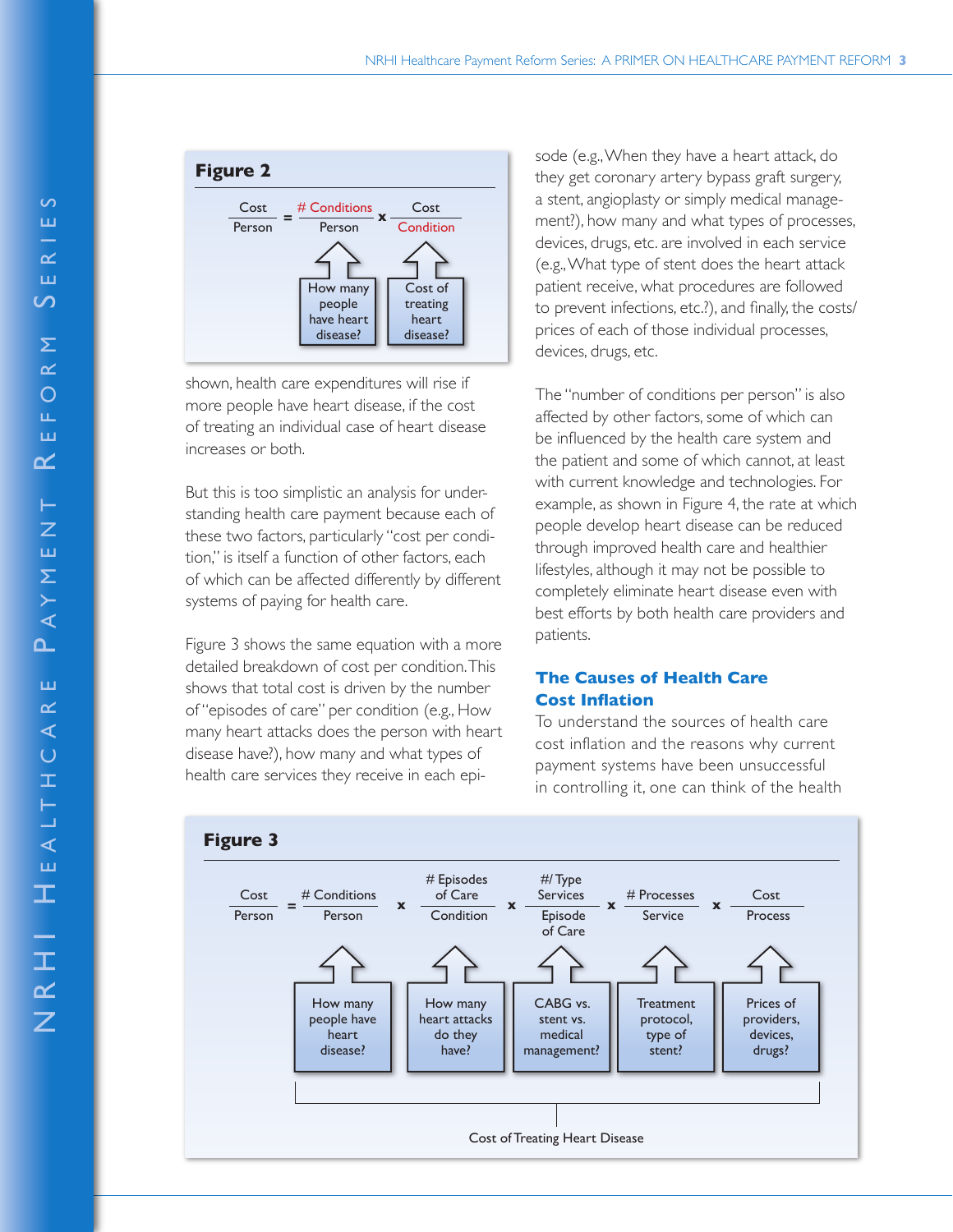![](_page_4_Figure_1.jpeg)

care cost equation as a balloon, as shown in Figure 5.

If one "squeezes the balloon" by trying to control the costs of individual processes or services alone, the costs may well "pop out somewhere else," e.g., through an increase in the number of services provided. And if one tries to control the number of services within a particular episode of care, the result may simply be more episodes of care. For example, placing arbitrary limits on the costs of hospital stays may result in patients being readmitted more frequently.

# **How Payment Systems Address the Health Care Cost Equation**

The most common way of paying for health care services today is the *fee-for-service system*. Physicians and other health care providers get paid a fixed fee for each discrete service they provide, in most cases with no predefined limits

on the number of services that can be provided. In the framework of the health care cost equation, fee-for-service payment puts the provider at risk for the number and cost of processes within each service covered by a separate fee, but nothing else.

As shown in Figure 6, this results in some of the problems in health care quality and costs today:

- It rewards volume: There is no limit on the number of services. And drawing on the balloon analogy again, if one tries to limit the fees for services too much, providers will be encouraged to increase the number of services they provide in order to maintain their incomes.
- It does not penalize poor quality: Efforts to limit fee levels may also result in providers eliminating desirable processes as part of a service, either in an intentional effort to reduce costs or simply because they don't feel they have as much time to follow all of the processes that would be desirable.
- It focuses on the short term, not the long term: Efforts to control overall service expenditures encourage payers to resist paying for some services, even if they might have long-term value in improving health or otherwise reducing the need for services in the future.

### **Band-Aids on a Broken System**

A variety of efforts have been made to try and address these problems. Two of the most common are:

• Utilization controls. In order to restrain the natural incentive for providers to generate more volume, payers have instituted a variety of systems to "squeeze the balloon

![](_page_4_Figure_14.jpeg)

# $\boldsymbol{\varsigma}$ e $\propto$ em S  $\propto$  $\overline{O}$ t R e f o ш ш  $\overline{\mathbf{C}}$ ⊢  $\overline{z}$ ш e P a y m e  $\Sigma$  $\leftarrow$ ∢ ௨ ш  $\propto$ <<br>コ<br>エ ALT N R H I H e a l t ш Ŧ H K H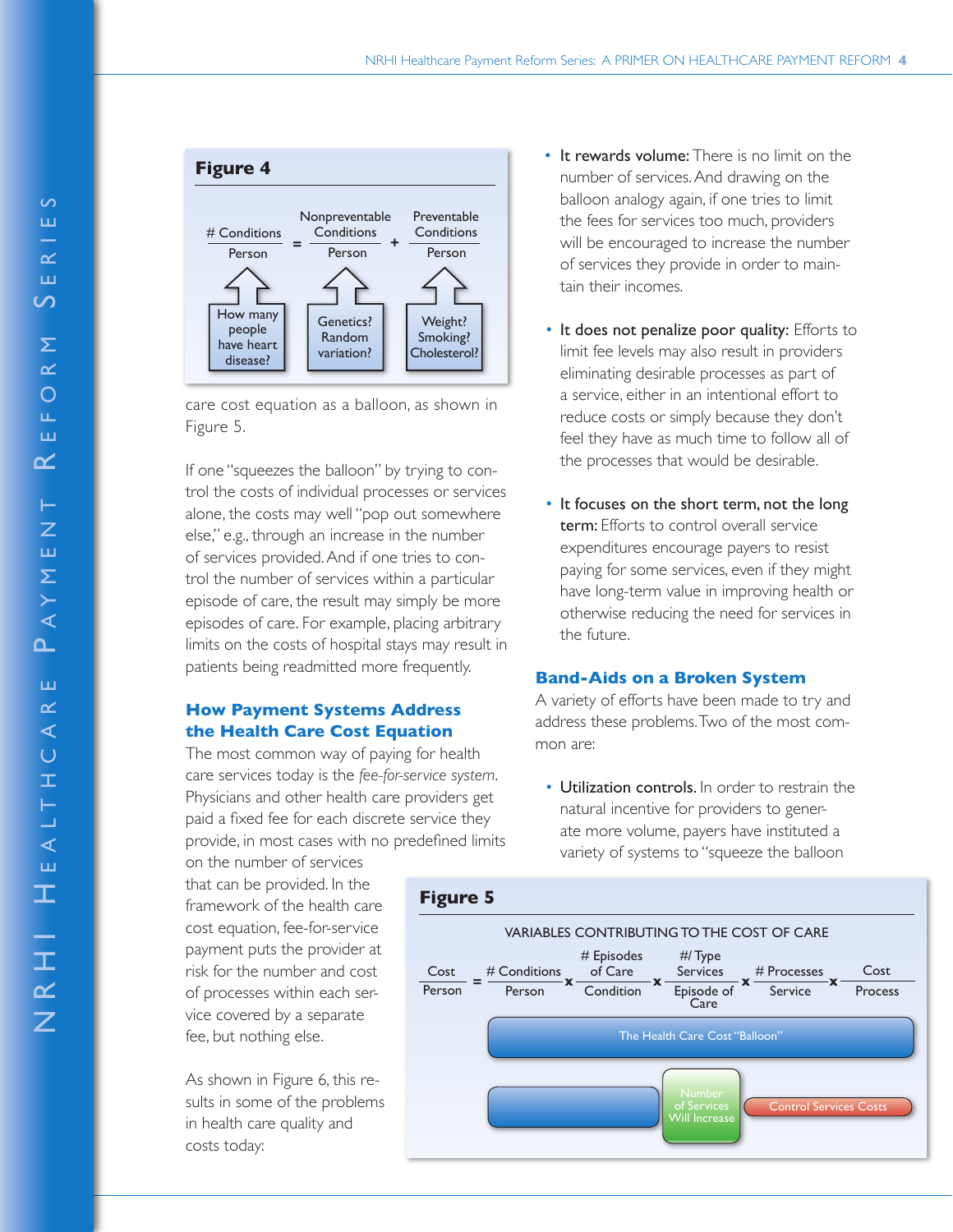![](_page_5_Figure_1.jpeg)

harder" and discourage the provision of unnecessary services. For example, two common approaches are to require providers to obtain pre-authorization from a payer before a service can be delivered and to create detailed criteria defining the circumstances when services will be paid for and when they will not.

• Pay for performance. In order to counter the tendency for providers to eliminate or "forget" to deliver desirable processes as part of a particular service, a growing number of payers have established pay-forperformance systems. These systems provide bonus or incentive payments (or more rarely, penalties) for providers based on the rate at which they actually perform the specific processes viewed as desirable. For example, in the case of heart attack patients, there are pay-for-performance systems that give payment rewards to hospitals based on whether heart attack patients are given aspirin when they arrive at the hospital. In the case of diabetes, since many physicians "forget" to do checks of hemoglobin A1c levels on diabetic patients (perhaps because the fees they are paid for patient visits allow too little time to do everything a patient needs), a number of P4P systems pay the physicians more for remembering to do those checks.

These systems can lead to a level of micromanagement of providers by payers that is not only undesirable, but inefficient. For example, most P4P systems focus on rewarding processes rather than outcomes, which may (a) reward providers with poorer outcomes, and (b) unintentionally deter innovation and experimentation with new processes that achieve better outcomes. Since measures are only available for a subset of the processes that are important to good outcomes, rewarding only a subset of processes may divert attention from other important processes.

Moreover, the amount of performance bonuses and penalties in most P4P systems is relatively small, reducing the likelihood that they can offset the powerful incentives for volume in the underlying payment system. In fact, the reductions in a provider's net revenues from implementing a quality improvement initiative may exceed the payment incentives provided through a pay-for-performance system for that initiative.

# **The Strengths and Weaknesses of Capitation**

During the 1990s, a dramatically different solution called capitation was developed to address the problems of the fee-for-service system. Capitation means paying a provider—typi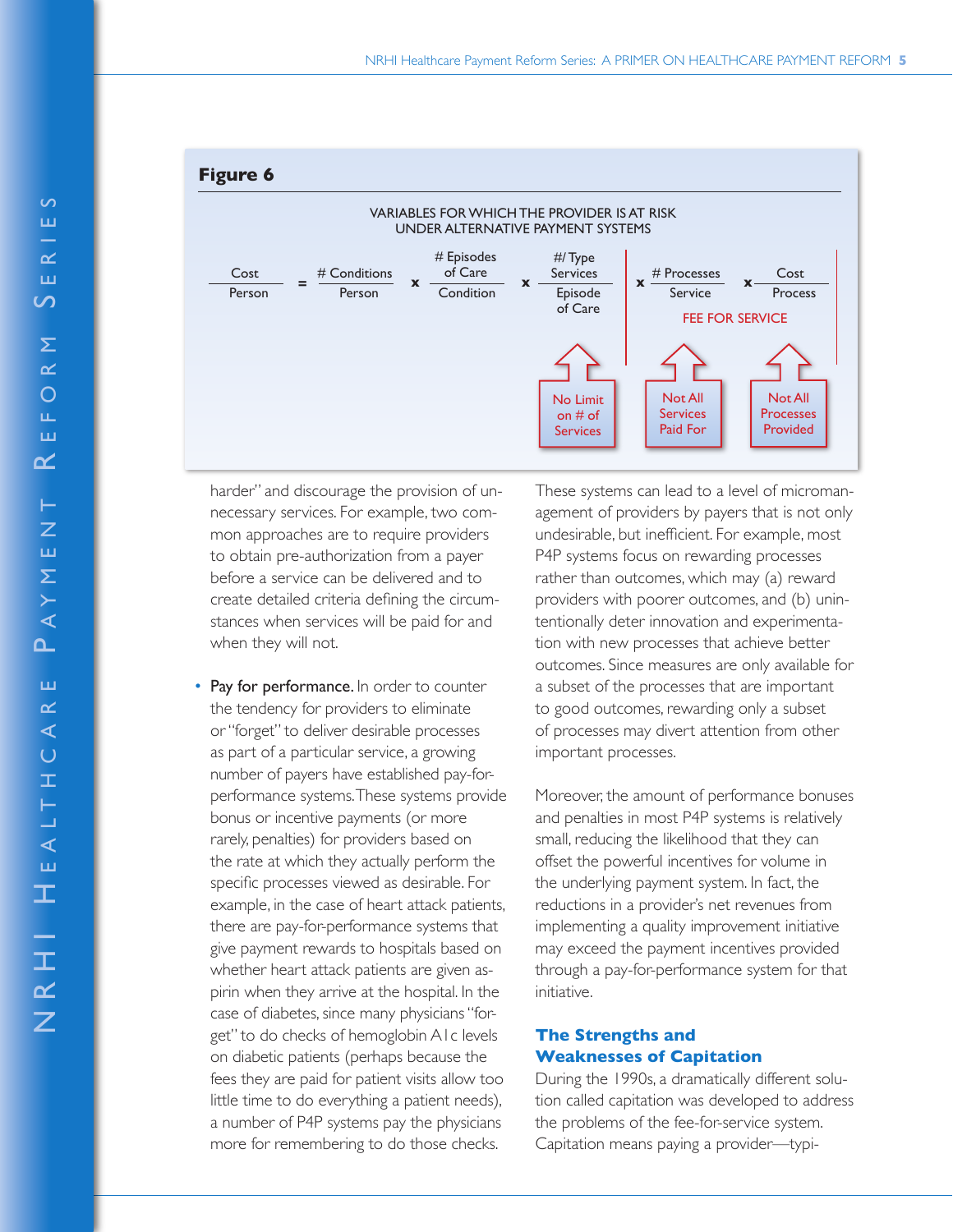cally a primary care physician or a health care system—a fixed amount per patient to provide care for all of the patient's conditions. Under capitation, the amount paid per patient is the same for all patients cared for by the provider, regardless of how well or sick the individual is or how many services are provided.

As shown in Figure 7, the capitation system "solves" (or at least reduces) the problems caused by the fee-for-service system in the following ways:

- It controls volume: Because the provider is paid the same amount regardless of the number of services provided, there is no longer an incentive to provide more services simply to increase revenues.
- It avoids micromanagement: At the same time, there are no restrictions on which services will be paid for, so the provider is compensated regardless of which combination of services they choose to deliver.
- It penalizes poor quality: The provider has an incentive to ensure that key processes of care are delivered because they will be responsible for providing some or all of the

remedial services that may be needed with no added compensation.

However, in trying to address these problems, capitation—at least as it has been most commonly implemented—went too far in the other direction, incorporating every factor in the health care cost equation into a single payment. Most importantly, traditional capitation puts providers at risk for how sick or well their patients are, when the providers have little or no ability to control that. This creates a strong and undesirable incentive for providers to avoid patients who have multiple or expensive-totreat conditions. Under capitation, a number of providers have experienced significant financial difficulties or bankruptcies if they took on patients regardless of their needs.

# **Distinguishing Insurance vs. Performance Risk**

In effect, what traditional capitation payment arrangements do is transfer all cost risk to the provider. But a portion of that risk—the risk of whether a patient has an illness or other condition requiring care—is really what insurance is all about. In contrast, once a patient has an illness or condition requiring care, it is appropriate for health care providers to take

![](_page_6_Figure_10.jpeg)

# **Figure 7**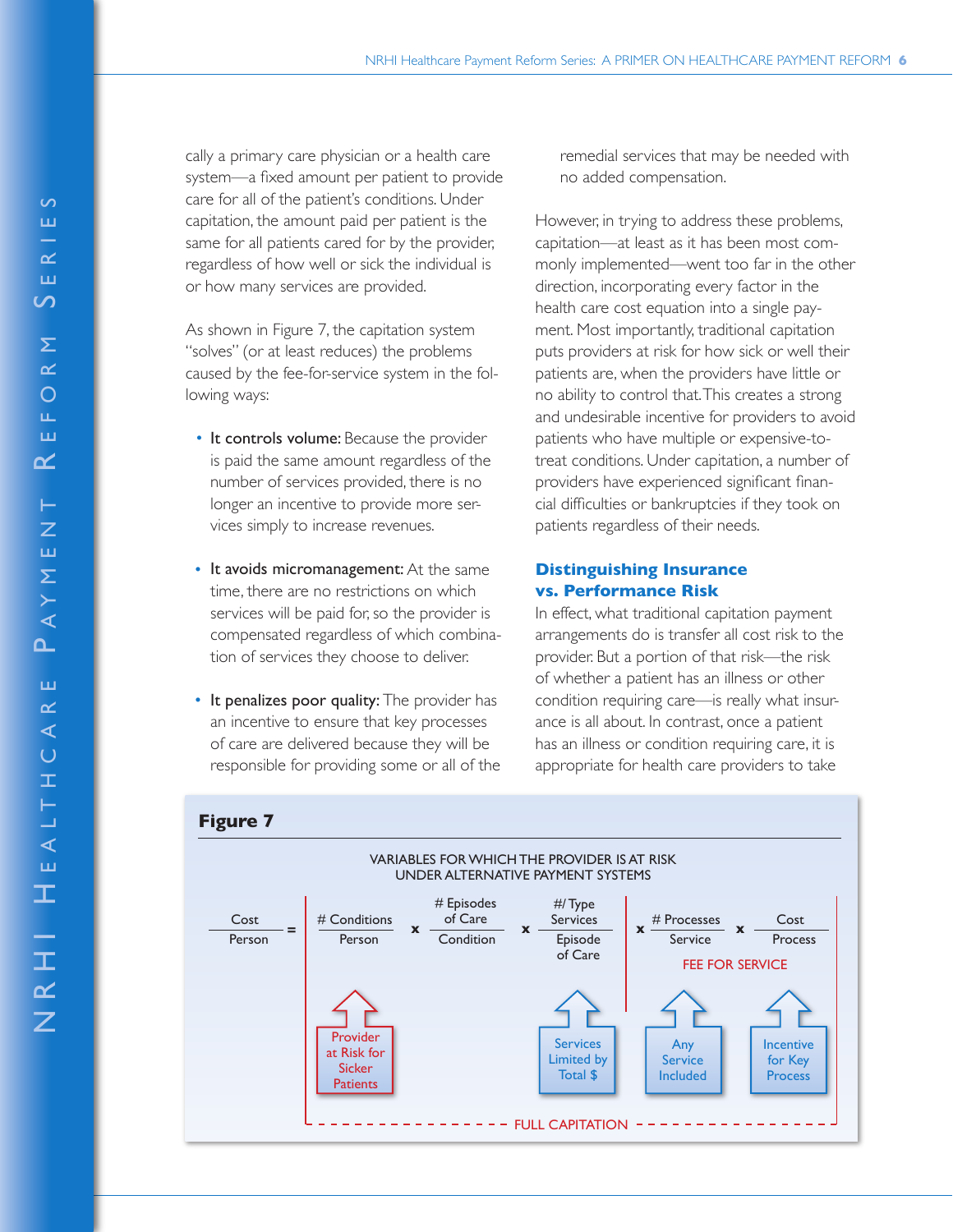responsibility for their performance in delivering services to address that illness or condition in a high-quality and efficient manner.

As shown in Figure 8, payers (health insurance plans, self-insured employers or government programs providing health benefits) should take tween fee for service and traditional capitation that can strike a better balance between insurance risk and performance risk than either of those approaches do, while still moving away from the volume-driven health care system engendered by fee-for-service payment systems.

![](_page_7_Figure_4.jpeg)

responsibility for insurance risk, and providers should take responsibility for performance risk. (Other authors have labeled the two types of risk "probability risk" and "technical risk.")<sup>2</sup>

There is no hard line distinguishing where insurance risk ends and performance risk begins. One patient may be harder to treat than another for the same condition or may have adverse reactions to treatment due to unmeasurable factors that are outside the control of a physician, making it difficult to say how much of the higher costs of treatment are an insurance risk vs. a performance risk. But it is clear that not all of the costs of health care should be considered pure performance risk—as traditional capitation systems would imply—and fewer health care costs are insurance risk than fee-for-service systems implicitly give insurers responsibility for.

#### **New and Better Payment Models**

Fortunately, there is a middle ground be-

One model is "episode-of-care payment," which means paying a single price for all of the services needed by a patient for an entire episode of care. This kind of payment approach is most appropriate to isolated acute care episodes with a reasonably clear beginning and a reasonably clear endpoint. For example, once a patient has a heart attack, a single payment would be made to a provider for all of the care needed by that patient for the heart attack. This single payment is also frequently called a "case rate," i.e., there is a single payment for the case rather than multiple fees for each of the specific services provided within that case.

For many patients, however, their condition does not end in a fixed period of time; they may need care over an extended period of time. For example, people with chronic diseases such as asthma, chronic obstructive pulmonary disease (COPD), congestive heart failure (CHF) and diabetes will generally live with those con-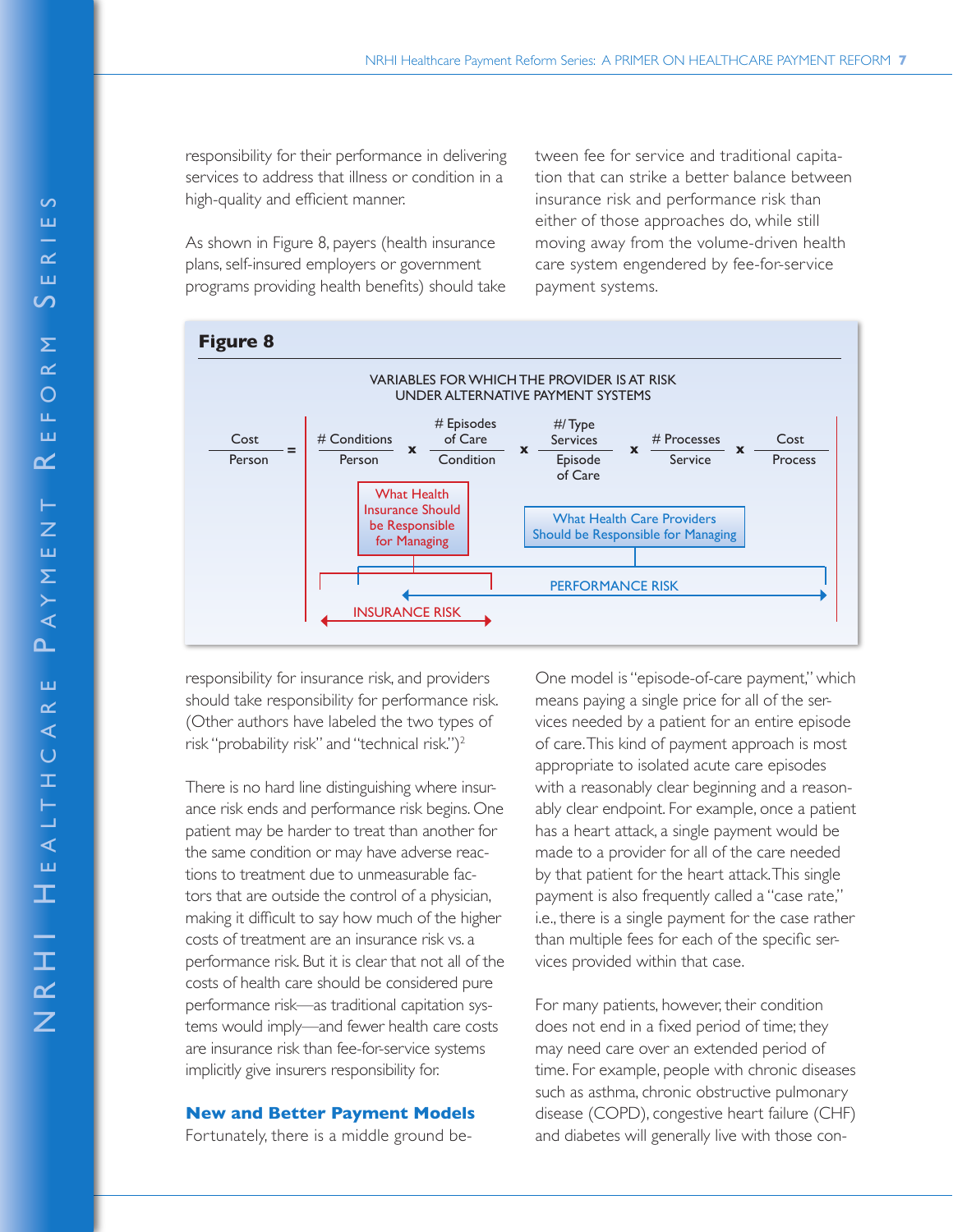![](_page_8_Figure_1.jpeg)

ditions for the rest of their lives. Many of them are hospitalized multiple times with no fundamental change in their underlying condition. But the rates at which they are hospitalized can be significantly affected by the type of care they receive outside of the hospital.

For these patients, paying for each hospitalization on an episode-of-care basis may help to control the costs of each hospitalization, but it does nothing to control the number of episodes (hospitalizations) that the person experiences. Moreover, there will likely not be a clear endpoint to each episode, making the definition of the payment for the episode particularly challenging. Instead, it makes sense to pay providers for all of the care that these patients need over a fixed period of time, including as many or few episodes as are needed during that period of time. This approach can be called "condition-specific capitation" or "risk-adjusted global fees." Condition-specific capitation means that while there is a single payment for a patient, the amount of that payment varies depending on the specific conditions that the patient has, unlike traditional capitation. While the term "global" sounds like it might mean "worldwide," it is intended merely to indicate that all providers and all services are covered by a single fee or payment. (Better names are

needed, since neither of these is either easily remembered or readily understandable.) Regardless of the name, the idea is that the provider is paid a case rate rather than individual service fees. In contrast to episode-of-care payment, though, the case rate is for an inherently arbitrary period of time (e.g., a calendar year) rather than being defined by a resolution of the patient's condition.

A key aspect of both episode-of-care payment and condition-specific capitation systems is that the amount of the payment varies based on the precise nature of the patient's conditions, particularly those aspects of the patient's conditions that are outside of the provider's control. In contrast, a traditional capitation system pays the same amount regardless of the patient's condition. Clearly, a provider should be paid more for caring for a congestive heart failure patient who also has diabetes or other co-morbidities than for a patient who has congestive heart failure and no other co-morbidities. A provider should be paid more for caring for a heart attack patient with significant artery blockage than one with minimal blockage. Although this reflects the fact that one patient will likely need more expensive care than the other, it is up to the provider to determine exactly what is needed,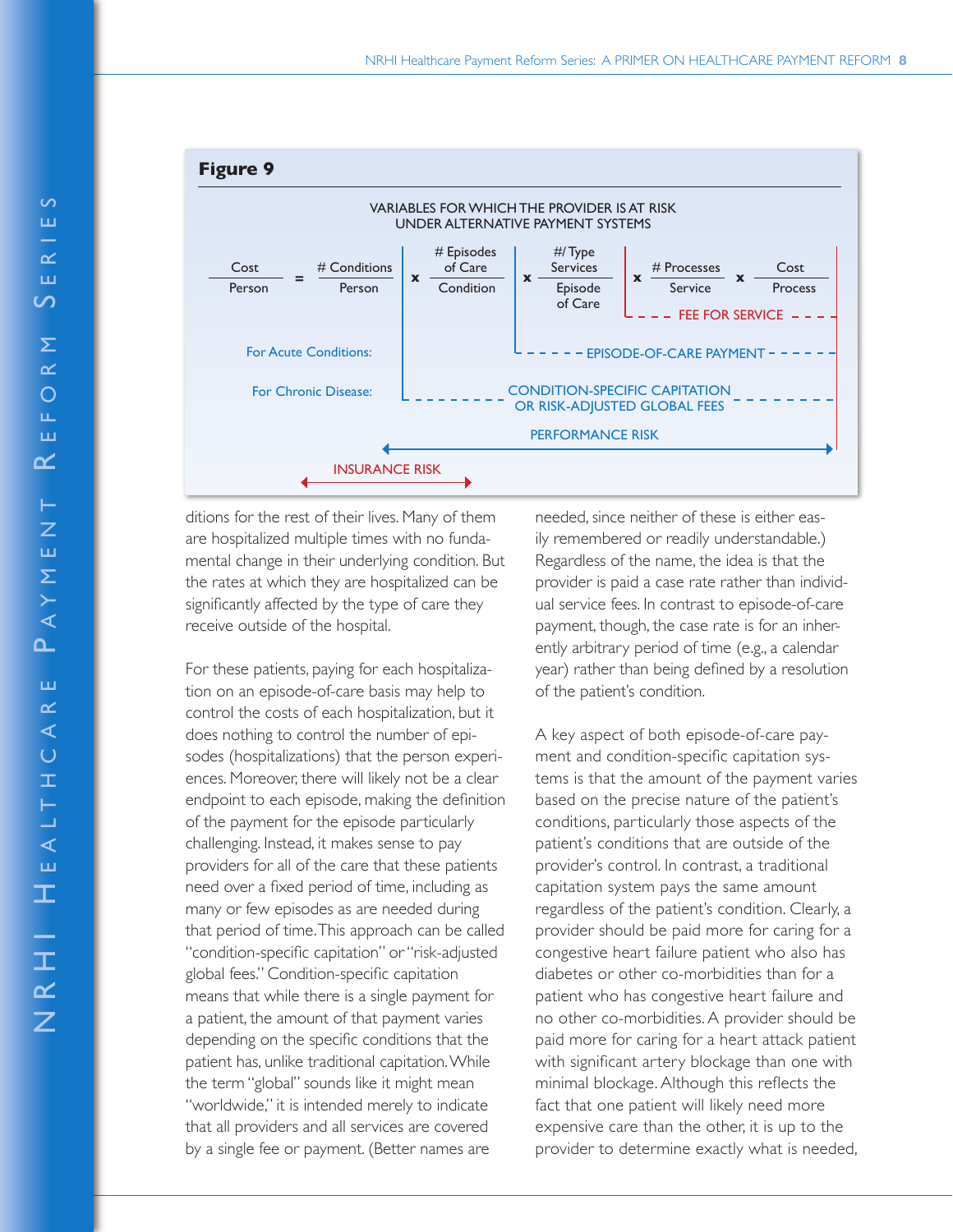rather than having an incentive to provide more expensive services to a patient than are actually needed, as is the case under the feefor-service system.

It should be noted that "condition-specific capitation" is very different from "contact capitation," a variant of capitation that was used in the 1990s. Contact capitation paid a particular specialist or group of specialists a fixed amount for each patient who came to them for service, regardless of the exact conditions those patients had. Condition-specific capitation pays a different amount depending on the patient's condition, but the amount of the payment is independent of which specialists or services they use.

# **Price-Setting as Well as Payment Structure**

In either of these different payment models, there is still the challenge of price setting. The term "price" here is intended to mean the "cost to the payer." It is not the "charges" that many health care providers currently establish for their services but rarely collect. Even though the relative incentives created by either episode-of-care payment or condition-specific capitation would be better than what exists today, if the price of an episode or a case is set too low, providers may still be forced to either underprovide care or suffer financially. If the price is set too high, the pressure for efficiency will be less and costs will inherently increase. There are three basic approaches to determining prices, which could be applied to either episode-of-care payment or condition-specific capitation:

• Price-setting by the payer. This is the approach that Congress and Medicare use to (a) establish the rates paid to hospitals under the diagnosis-related groups (DRG) system that classifies hospital cases into groups that are expected to use similar hospital resources, and (b) the fees paid to physicians under the resource-based relative value scale (RBRVS) system that estimates the costs of the resources needed to provide a service, including the time it takes to perform the service, the technical skill and other factors.

- Negotiation between the payer and provider. This is the method commercial health plans typically use in determining the amounts they will pay providers.
- Price-setting by the provider. Although this model is used in most other economic sectors, it has been less frequently used in the world of health care, other than for services where consumers pay all or most of the cost of the service.

Although there is considerable interest in trying to increase the use of the third approach—price-setting by providers—the challenge in health care is that because prices are actually paid by third-party payers rather than by the consumers of the services, the incentives for consumers to choose lower-cost providers and the incentives for providers to reduce their prices to attract consumers are weak or nonexistent. A variety of methods of creating greater price sensitivity for consumers have been proposed or attempted, many of which are generally referred to as "consumer-directed health plans." However, so far, most of these systems give only limited incentives to consumers to use lower-cost providers, since they only require the consumer to pay a portion of the "first dollar" that the provider charges, rather than the "last dollar," i.e., the *difference in prices between higher-cost and lower-cost providers*.

# **What an Episode-of-Care Payment System Might Look Like**

Participants at the 2007 NRHI Summit on Healthcare Payment Reform<sup>3</sup> recommended the creation of an episode-of-care payment structure for major acute episodes and outlined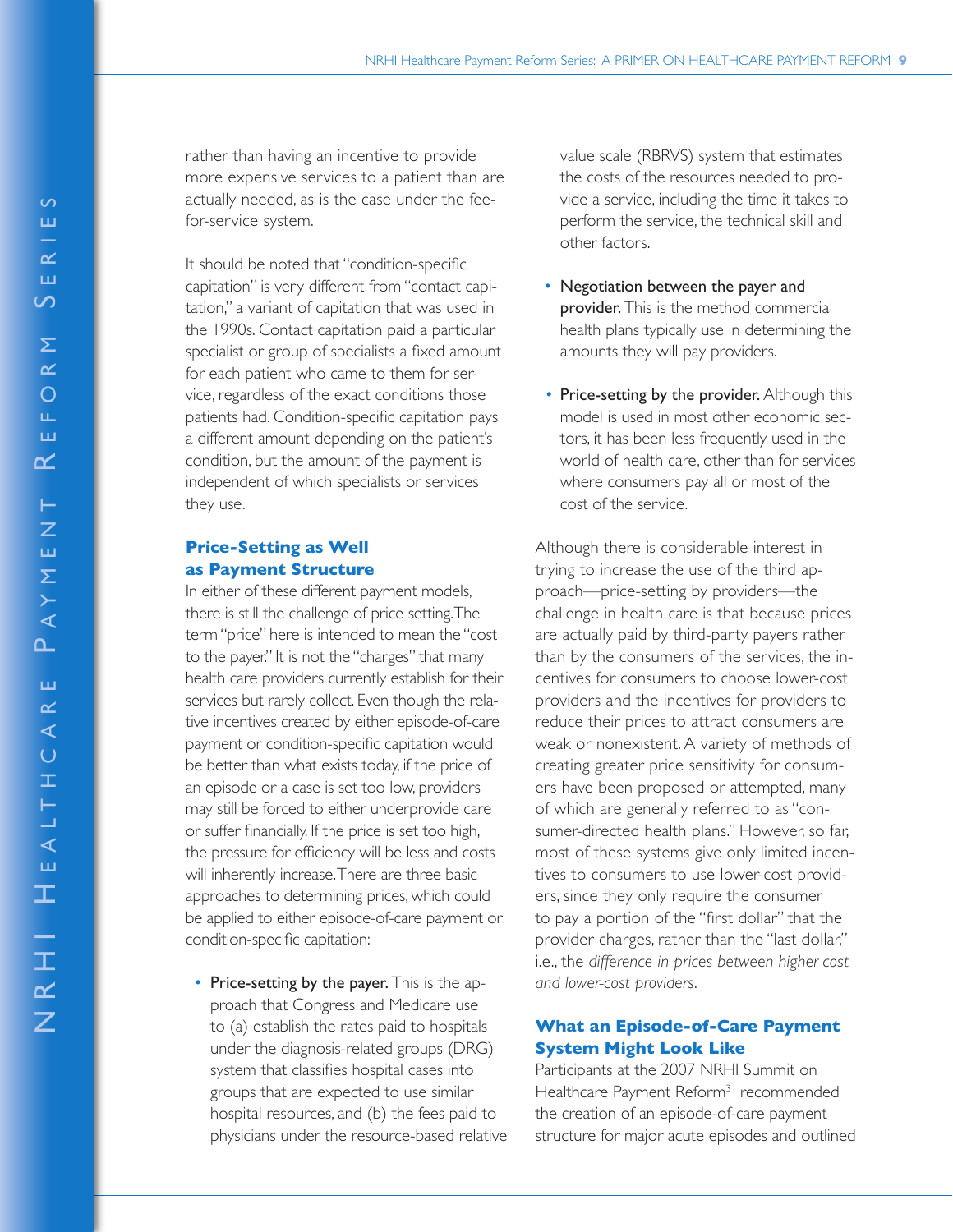many of the key elements that should be included:

- A single, bundled episode-of-care payment would be paid to a group of providers to cover all of the services needed by the patient during the episode of care. (Combining the payments for multiple providers into a single payment is generally referred to as "bundling" payment.) This case rate would be paid instead of individual fees or DRG payments.
- The group of providers would include all of the hospitals, physicians, home health care agencies, etc. involved in the patient's care for that episode. The providers would be encouraged to create joint arrangements for accepting and dividing up the episode-of-care payment among themselves.
- The amount of the episode-of-care payment would vary based on the patient's diagnosis and other patientspecific factors. However, there would be no increase in payment to cover preventable adverse events such as errors and infections.
- The amount of the episode-of-care payment would be prospectively defined (i.e., it would be established before the care actually took place), but would include a retrospective adjustment based on the level of outcomes achieved by the provider group. For example, if the provider group had an unusually high mortality rate, even after adjusting for patient severity and risk, its payment would be reduced. There would be some adjustments in payment made for cases requiring unusually high levels of

# **How Episode-of-Care Payment Would Work in a Hypothetical Case**

Ms. Brown falls and breaks her hip and goes into the hospital for surgery to implant a prosthetic hip.

Each of the hospitals in the community has defined a price that it will charge Ms. Brown's insurance company for performing the surgery and providing all of the postoperative care for a woman of Ms. Brown's age and health status. That price will cover Ms. Brown's hospital care, her surgeon's fees, the cost of her prosthetic hip, her care by any other physicians who are involved (e.g., anesthesiologists, intensivists, etc.), her post-hospital rehabilitation and any home care she may need to make sure she can return home safely. The hospital will be responsible for dividing up the payment among all of those providers.

If Ms. Brown develops an infection in the hospital following surgery, the hospital and its physicians will be responsible for treating that infection at no additional charge.

The insurance company measures the outcomes (e.g., mortality rate, complication rate, infection rate, range of motion following rehab, etc.) that the hospital achieves for hip replacements on patients similar to Ms. Brown. It then adjusts the payment to the hospital up or down by a certain percentage based on whether its outcomes for Ms. Brown are above or below the standard it has established.

Ms. Brown will be responsible for paying for a portion of her care. The amount she pays will be lower if she selects a hospital that charges a price lower than the average of other hospitals in the area and/or with quality ratings above the average for the region for patients similar to her.

Ms. Brown receives a small rebate on her share of the costs of her care if she achieves the rehabilitation goals and complies with the post-discharge plan that she develops jointly with her physicians.

> services, but only if improved outcomes were achieved through those higher levels of service.

• A regional collaborative organization would estimate the cost of providing good-quality care for each type of patient, but provider groups would bid and negotiate the amount of the actual episode-of-care payment they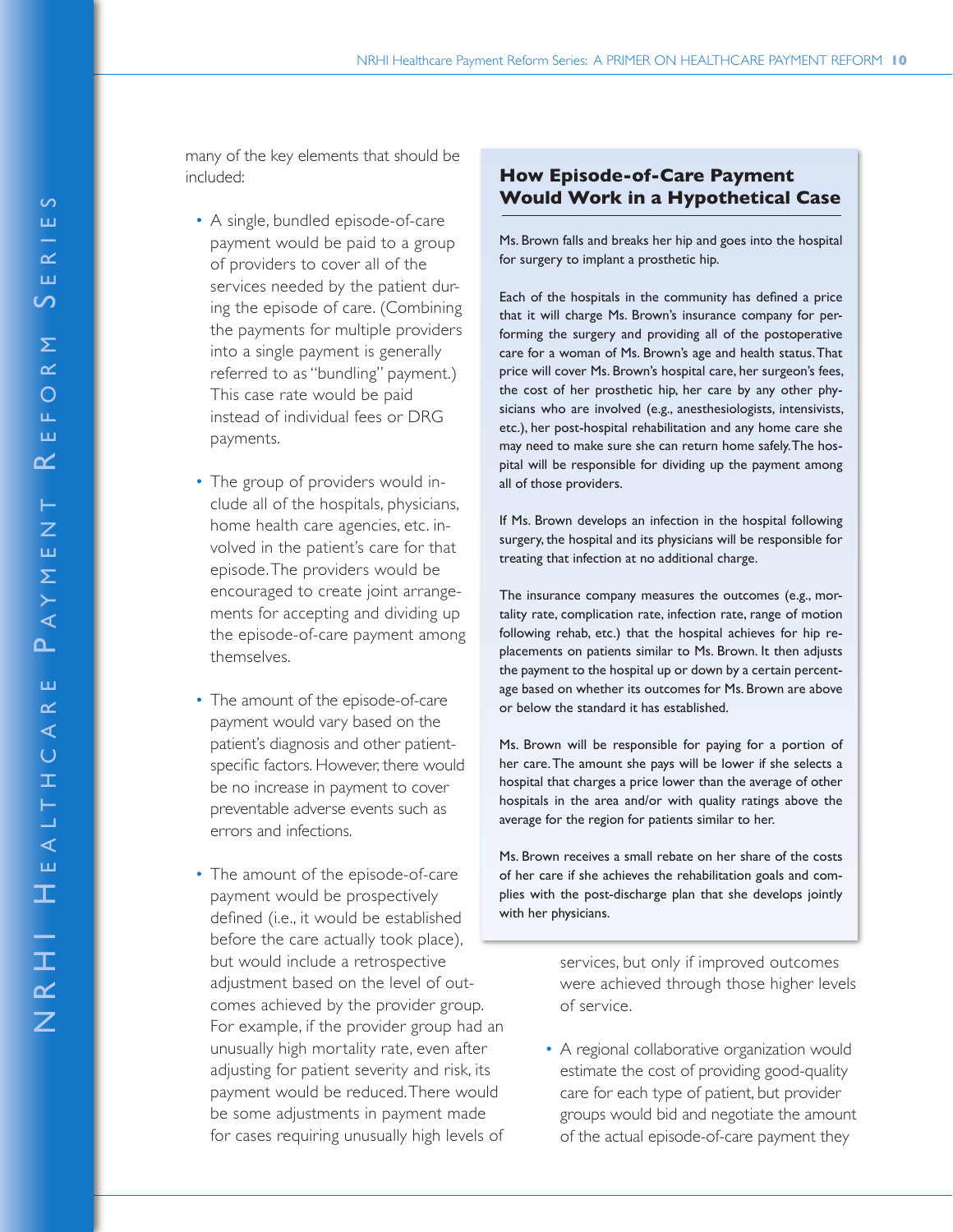would receive for each type of patient and condition.

• Patients would receive incentives to use higher-quality/lower-cost providers and adhere to care processes jointly developed by them and their providers.

An example of how this system might work for an individual patient is described in the sidebar.

Why would this be better than current payment systems?

- Hospitals would have an incentive to prevent adverse events, prevent readmissions, and use the right combination of inpatient and post-acute care.
- Physicians would no longer be paid more for longer hospital stays, more procedures and adverse events.
- Physicians and hospitals would have an incentive to cooperate in optimizing care quality and cost.
- Providers would have the funding flexibility to use the best combination of facilities and services for maximum value.
- Patients would have an incentive to choose the facility and services that provide the best value (i.e., better quality and/or lower cost).

# **Examples of Episode-of-Care Payment Systems**

Have episode-of-care systems ever been tried and do they work? Yes. In fact, partial versions have been used nationally for decades, and full versions have been tested in demonstration projects with successful results. For example:

• Medicare's prospective payment system (the DRG system mentioned above) has paid hospitals on an episode-of care basis for 25 years. Although this system does not go as far as bundling physician payments or post-acute care payments into the same payment as the hospital receives, it represents a major transformation from the previous cost-based reimbursement system for hospitals and resulted in significant improvements in both cost and quality for patient care.

- In 1987, an orthopedic surgeon in Lansing, Mich., collaborated with his principal hospital, Ingham Medical Center, to offer a fixed total price for surgical services for shoulder and knee problems. The price included a warranty for any subsequent services needed for a two-year period, including repeat visits, imaging, rehospitalization and additional surgery. A study found that the payer paid 40 percent less than it would have expected to pay otherwise, while the surgeon received over 80 percent more in payment than he would have otherwise expected. The savings for the payer were achieved by reducing unnecessary auxiliary services such as radiography and physical therapy, reducing the length of stay in the hospital and reducing complications and readmissions. The hospital actually received 13 percent more in payment for the cases it cared for than it would have otherwise, but the number of hospitalizations decreased.<sup>4</sup>
- In the 1990s, Medicare's Participating Heart Bypass Center Demonstration selected four hospitals in Ann Arbor, Mich.; Atlanta; Boston; and Columbus, Ohio, to receive a single payment covering both Part A (hospital) and Part B (physician) services for coronary artery bypass graft surgery. No outlier payments were permitted, and the amount of the combined payment was negotiated to be below current payment levels by between 10 percent and 37 percent, depending on the city. The hospital and physicians were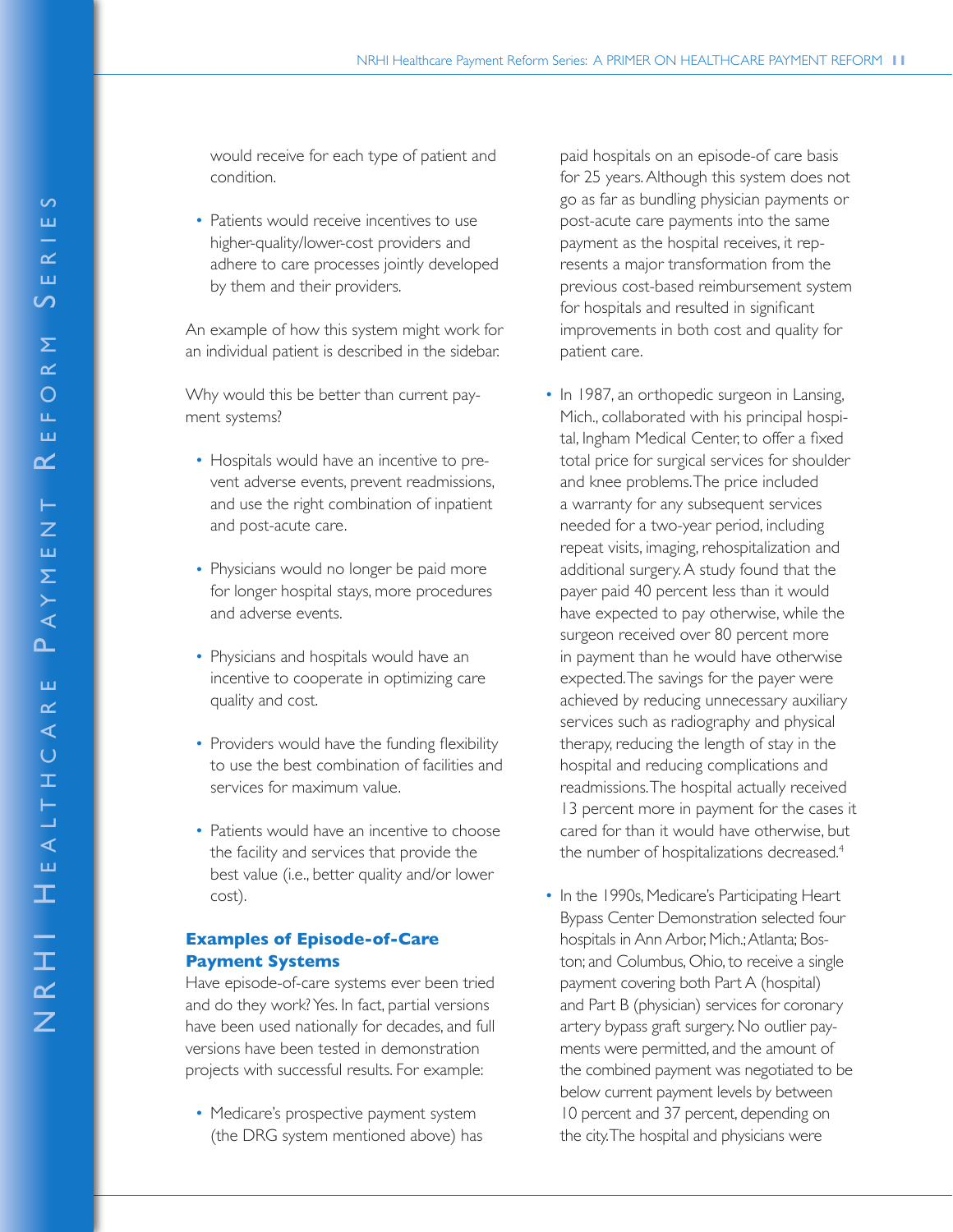free to split the combined payment however they chose. An evaluation of the demonstration showed that the providers, patients and Medicare all benefited. Physicians identified ways to reduce length of stay and unnecessary hospital costs; costs decreased by 2 percent to 23 percent in nominal terms in three of four hospitals; even though post-acute care was not included, post-discharge outpatient expenses actually decreased; and patients preferred the single co-pay.<sup>5</sup>

• Geisinger Health System in Pennsylvania, through its ProvenCare<sup>SM</sup> system, provides a warranty that covers any follow-up care needed for avoidable complications within 90 days at no additional charge. The system is currently used for coronary artery bypass graft surgery, and there are plans to expand it to hip replacement, cataract surgery, angioplasty and other areas.<sup>6</sup>

There are also some efforts today to implement more episode-of-care payment systems, including the following:

• The Centers for Medicare and Medicaid Services has announced a demonstration called the Acute Care Episode (ACE) Demonstration to begin in 2009. Under the demonstration, Medicare will pay a single amount to cover both hospital and physician services for either or both of two sets of services: cardiac care (CABGs, valves, defibrillators, pacemakers, etc.) and orthopedic care (hip and knee replacements). One hospital/care system will be selected in each market based on the price it bids and the quality approach it uses. Patients will pay lower copayments, and the selected hospital/care system will be expected to promote its selection and the opportunity for lower costs to patients in order to attract more patients. The demonstration is only open to hospitals and care systems in Texas, Oklahoma, New Mexico and Colorado.<sup>7</sup>

• PROMETHEUS Payment, Inc. is currently developing an episode-of-care payment system that will cover the full episode of care and all providers for a variety of conditions. The amount of the payment will be based on a combination of historical actual costs and the estimated cost of delivering evidencebased care, with payment adjustments based on quality performance. The acute conditions being focused on initially include acute myocardial infarction (heart attack), hip and knee replacements, coronary artery bypass graft surgery (CABG), coronary revascularization, bariatric surgery, and hernias.<sup>8</sup>

# **What a Condition-Specific Capitation System Might Look Like**

Participants at the 2007 NRHI Healthcare Payment Reform Summit recommended the creation of a form of condition-specific capitation payment for the care of chronic disease patients and outlined many of the key elements that should be included:

- A periodic (e.g., monthly or quarterly) comprehensive care payment would be paid to a group of providers to cover all of the care management, preventive care and minor acute services associated with the patient's chronic illnesses in place of all current fees for those services. Major acute care and long-term care would be paid separately.
- The amount of the comprehensive care payment would vary based on the patient's characteristics—both the specific chronic illness they have and other factors affecting the level of health care services they will need.
- The set of services to be covered by the comprehensive care payment would be determined by a regional collaborative organization. The regional collaborative organization would also estimate the cost of providing those services for each type of patient, but provider groups would bid and

 $\boldsymbol{\varsigma}$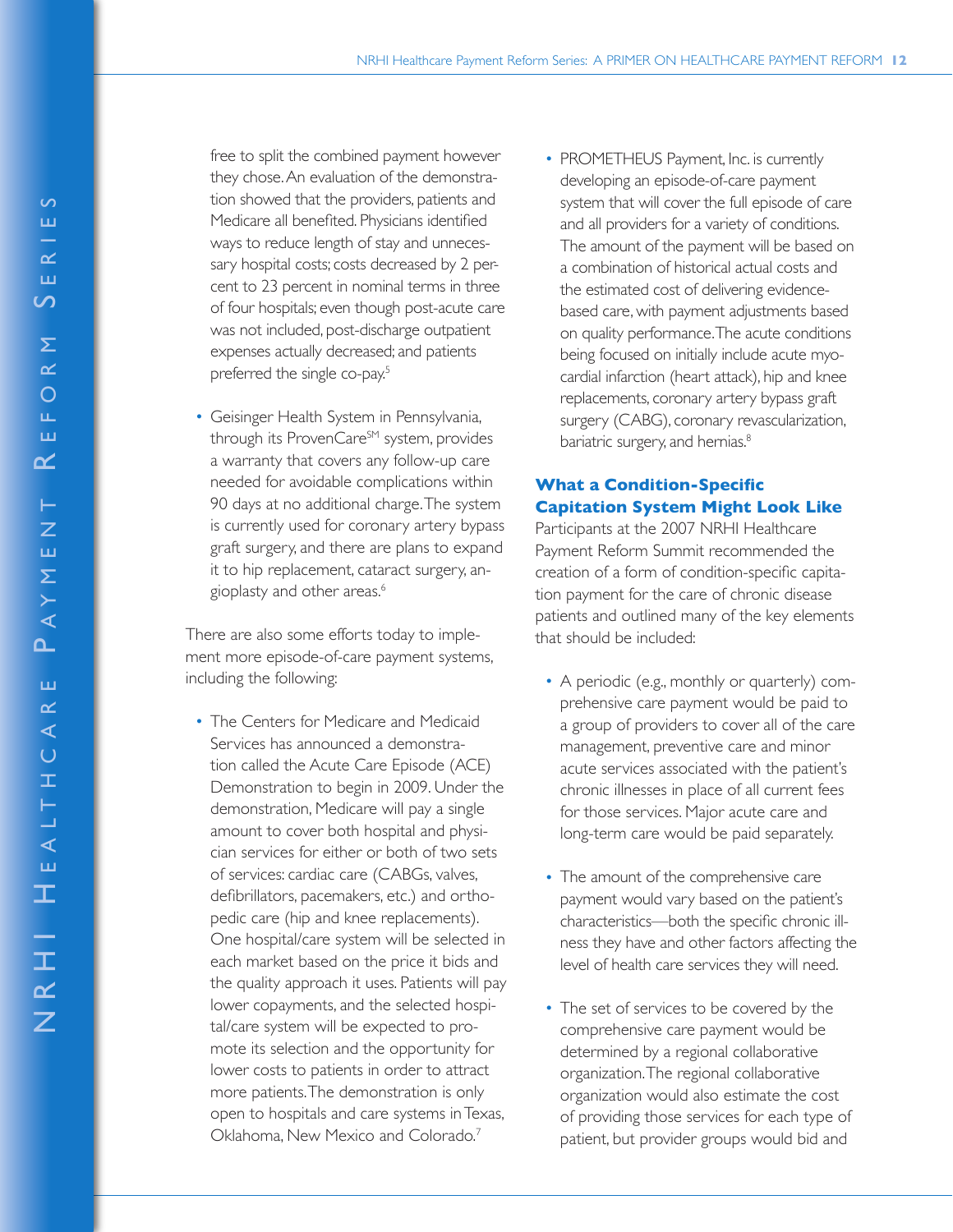# **How-Condition-Specific Capitation Would Work in a Hypothetical Case**

Mr. Jones has diabetes. His insurance company pays his primary care provider a monthly comprehensive care payment to help him manage his diabetes and address some of the complications that might arise from his condition.

Mr. Jones' primary care provider has physicians, nurse practitioners and other staff working as a team to help Mr. Jones. In addition, they have relationships with other health care providers that will need to provide some aspects of Mr. Jones' care, such as laboratories and ophthalmologists.

Mr. Jones' primary care provider works with him to develop a plan of care that defines the actions that he can and will take (e.g., exercising, managing his diet, taking medications, etc.) as well as the actions that the provider will take (e.g., contacting him regularly by phone to see how he is doing, seeing him periodically to check his blood glucose and hemoglobin levels, checking his feet at every visit, etc.) in order to successfully manage his diabetes.

Mr. Jones understands that he does not need to see a doctor each time he comes to the office for checkups, since a nurse practitioner can perform all of the necessary checks and call in a physician when needed.

The costs of blood tests and any visits to specialists that Mr. Jones needs, such as periodic eye examinations by an ophthalmologist, are all paid by his primary care provider from the monthly comprehensive care payment.

Mr. Jones pays no co-payments for his regular checkups or routine testing. He receives a small cash payment from his insurance company if he meets the goals established in his care plan as measured by objective test results, such as hemoglobin A1c levels. His primary care provider also receives a financial bonus from the insurance company if Mr. Jones meets the goals in the care plan.

The insurance company measures the number of hospitalizations that occur related to diabetes for Mr. Jones and other patients like him who are under the care of the primary care provider. If the rate of hospitalizations is below a predetermined target level, the primary care provider receives a financial bonus, since they have saved the insurer money.

Mr. Jones is free to switch to another primary care provider at any time if he isn't happy with the care he is receiving. However, if he switches to a provider that has significantly poorer outcomes, higher rates of hospitalizations, and/or higher prices for care, his insurance company will require him to pay more in order to use that provider.

 negotiate the actual comprehensive care payment they would receive.

- The provider group would receive payment bonuses or penalties based on (a) health outcomes for patients, (b) patient satisfaction levels and (c) patient utilization of major acute care services.
- Patients would receive incentives to use higher quality/lower-cost providers and adhere to care processes jointly developed by them and their providers.

An example of how this system might work for an individual patient is described in the sidebar. More details on the recommendations for payment for patients with chronic diseases from the 2007 NRHI summit are available in the report, *Incentives for Excellence: Rebuilding the Healthcare Payment System from the Ground Up*, published by the Jewish Healthcare Foundation and available at www.nrhi.org/summit.html.

Why would such a system be better?

- Physicians would no longer be restricted by fee codes and amounts as to what services they can provide and be paid for.
- Physicians would have an incentive to maintain or improve a patient's health, prevent hospital admissions, and coordinate care among multiple providers.
- Physicians would have the funding flexibility to use the best combination of providers and services for maximum value.
- Patients would have an incentive to choose providers and services that provide the best value (i.e., better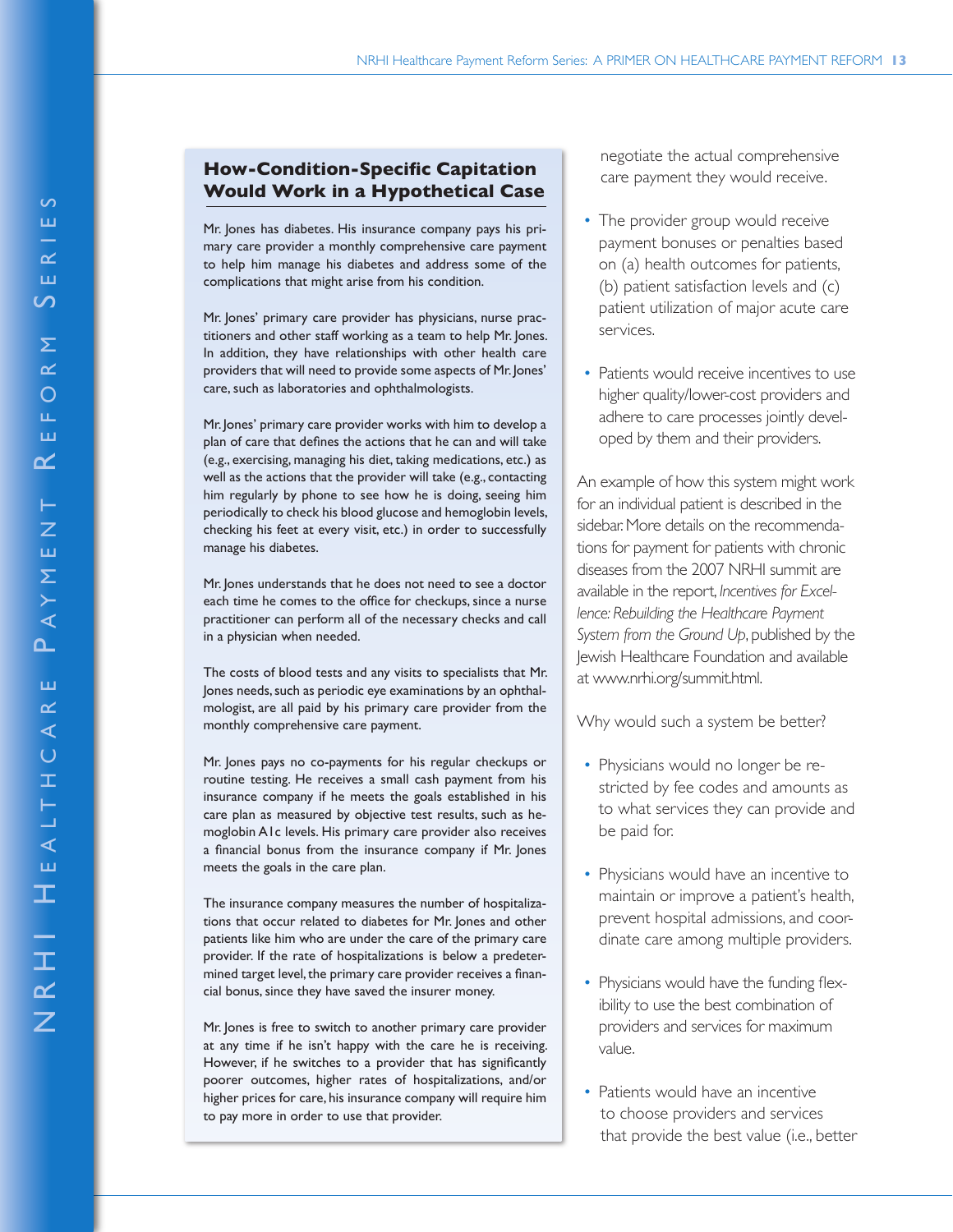quality and/or lower cost) and to adhere to recommended care.

# **Examples of Condition-Specific Capitation Payment Systems**

A variation of this model has existed in Minnesota for more than a decade through the Patient Choice system, which was first created under the auspices of the Buyers Health Care Action Group (BHCAG). (See www.patientchoicehealthcare.com.)

Under the Patient Choice model:

- "Care systems" (groups of providers, including both hospitals and physicians) bid on the risk-adjusted (total) cost of caring for a population of patients.
- The care systems are divided into cost/quality tiers based on their relative bids.
- Consumers pay the difference in the bid price to select a care system in a higher cost tier.
- Providers continue to bill based on fee-for-service codes, with the addition of new codes to cover previously unpaid services, but the fee levels that are actually paid are adjusted to keep total payments within a budget. The budget is based on the provider's bid but is adjusted upward or downward based on the relative illness and other characteristics of the patients that the provider actually cares for. This prevents the provider from assuming insurance risk and makes them liable only for the performance risk component of their bid.

This system has encouraged patients to select more cost-effective providers and has encouraged providers to reduce their costs while maintaining or improving quality in order to attract more consumers.

There are also some efforts today to implement condition-specific capitation systems, including:

- The Alternative Quality Contract. Blue Cross Blue Shield of Massachusetts (www. bluecrossma.com) has developed an optional contract for providers called the Alternative Quality Contract (AQC). It makes a fixed payment per patient, adjusted by the health of the patient, to cover all care services delivered to the patient, as well as substantial performance incentives tied to the latest nationally accepted measures of quality, effectiveness and patient experience of care.
- PROMETHEUS. As noted earlier, PRO-METHEUS Payment, Inc. is currently developing a new payment system designed to cover all care delivered by all providers for a particular condition. In addition to acute conditions, the PROMETHEUS payment model is being developed for chronic conditions, including diabetes, congestive heart failure, chronic obstructive pulmonary disease (COPD), asthma, coronary artery disease and hypertension.. (See www.prometheuspayment.org for more details.)

# **Issues Involved in Moving From Volume-Driven to Value-Driven Health Care**

Although these improved payment systems hold significant promise for improving the quality and cost of health care, there are a number of important issues that need to be addressed and a variety of challenges that need to be overcome in order to move them from concept to reality. Many of these issues and challenges stem from the number, diversity and complexity of organizations involved in health care. There are multiple payers, each with different payment methods and benefit structures, and a wide range of types of providers, all in-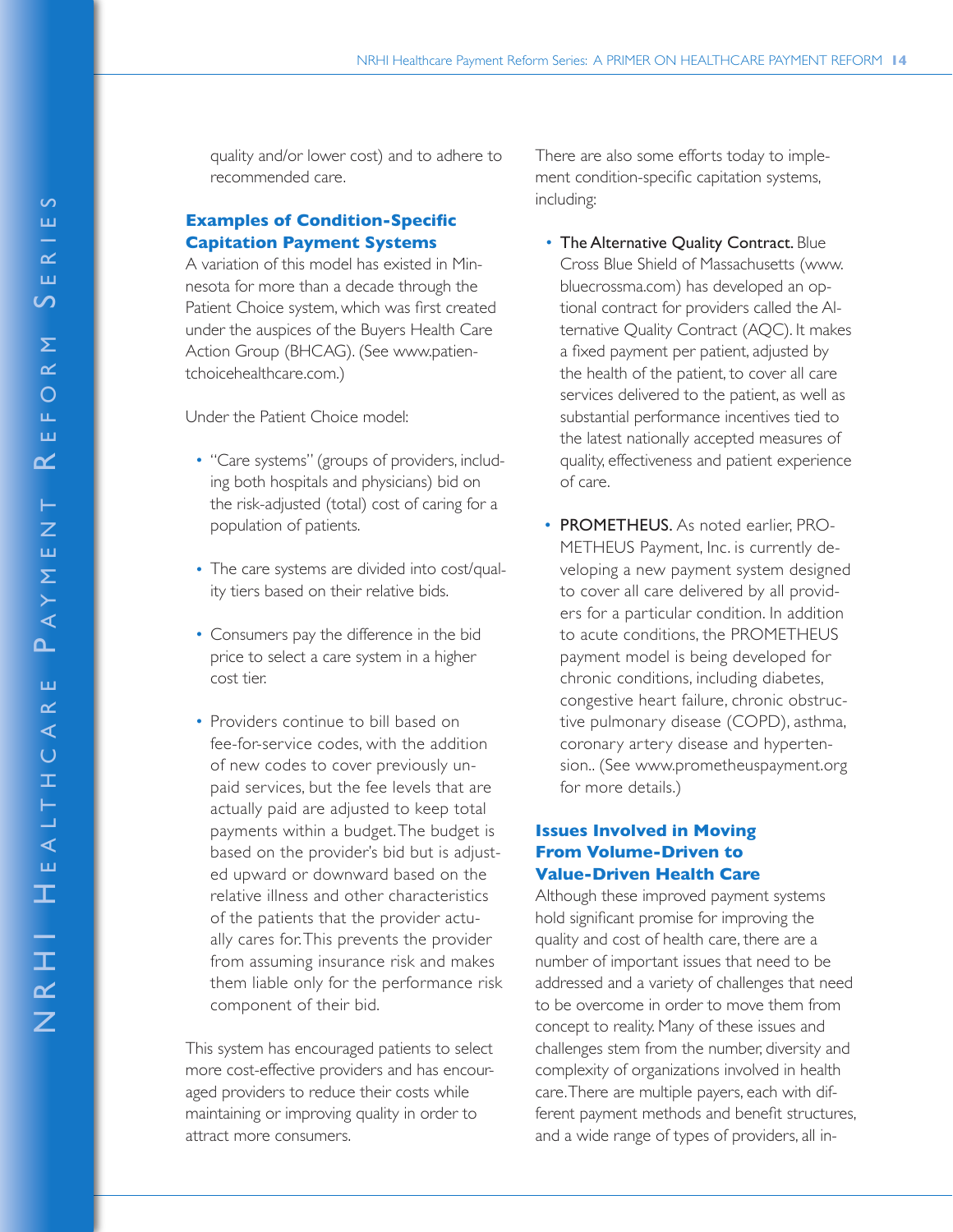![](_page_15_Figure_1.jpeg)

teracting in complex ways to deliver health care services to patients, as shown in Figure 10.

As suggested by Figure 10, there are a number of key questions that must be addressed in designing and implementing new payment systems:

- Which health care providers, if any, are able and willing to accept new payment structures? If a large number of providers can and will accept and manage the payments effectively, then the new payment system can be successful. But if few or no providers can do so, then, as a practical matter, the payment system cannot be implemented or will likely not achieve the desired improvements in value.
- How should the use of high-value providers and services be encouraged? What protections are needed to ensure appropriate quality for patients?

• What actions should be taken to support and encourage payment reform initiatives? The key issues related to this question include how pilot projects should be designed, how much alignment of payers is necessary, how payers and providers can be encouraged to participate in new payment systems, and what community-wide structures are needed to support payment reform.

In most cases, definitive answers to these questions do not exist today, and there are debates in many areas about which approach is best. Different approaches may well be better in different regions of the country. Options and recommendations for addressing each of these issues are provided in NRHI's comprehensive report, *From Volume to Value: Transforming Healthcare Payment and Delivery Systems to Improve Quality and Reduce Costs*, available at www.nrhi.org.

#### **Endnotes**

1. This paper is derived from the Framing Paper prepared for the Network for Regional Healthcare Improvement's 2008 Summit on Healthcare Payment Reform by Harold D. Miller, available at www.nrhi.org/2008summit.html.

e $\boldsymbol{\varsigma}$